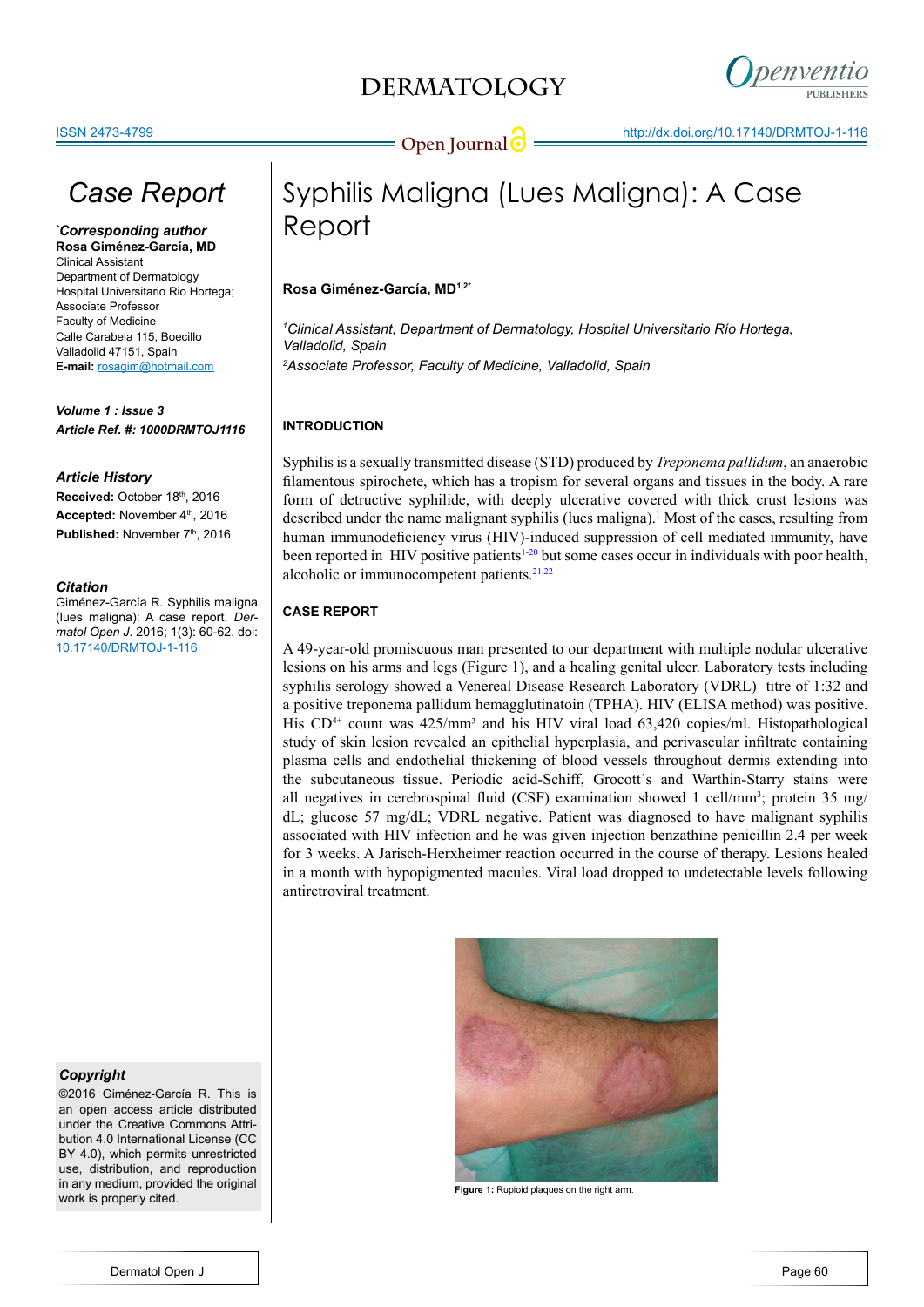## **DERMATOLOGY**



# **Open Journal @** http://dx.doi.org/10.17140/DRMTOJ-1-116

## **DISCUSSION**

Early syphilis (recently acquired or less than 2 year's duration) is the more contagious stage and includes the primary and secondary forms and the early latent period. Primary syphilis is often asymptomatic and the initial lesion-chancre is extragenital in much cases. Secondary syphilis and latent infection is the most usual forms of presentation in HIV positive patients. Lues maligna is a severe form of secondary syphilis. In these patients syphilis presents an atypical clinical course with severe constitutional symptoms and unusual nodules, necrotic or rupiod skin lesions, organ involvement and a great tendency to develop neurosyphilis and ocular involvement[.20](#page-2-1) Serology for syphilis in HIV infection can be falsely negative and biopsy is commonly needed to establish the diagnosis.<sup>[6-9](#page-2-2)</sup>

Histological findings in malignant syphilis are similar to those of secondary syphilis but lymphocytic predominance superficial and deep perivascular infiltrate containing plasma cells, epithelial hyperplasia, perineural plasma cellular infiltrate and thickening of lamina propia blood vessels have been seen in lues maligna in HIV-infected patients. The abundance of plasma cells is a good indicator of malignant syphilis on skin histological analyses, in some cases, the plasma cell count may be very low and cutaneous T-cell lymphoma could be misdiagnosed.<sup>[14](#page-2-3)</sup> No differences in a comparative immunohistologic study were observed between HIV patients and patients who were HIV negative[.12](#page-2-4)

Diagnosis of malignant lues should be considered in all HIV-infected individuals who have nodules.<sup>[1](#page-1-0)</sup> CD<sup>4+</sup> cell count is not the only determinant factor for the occurrence of lues maligna and propably interaction between *T. palidum* and HIV lead to defects of both cell-mediated and humoral immunity.

After the effective control of acquired immune deficiency syndrome (AIDS) in the US and Europe, preventive measures relaxed and in the last years a resurgence of syphilis has been reported in several countries as US, Spain, England, France, Eastern Europe, Russia and China. The main reason for the increase in prevalence is unprotected anogenital and oral sex. Epidemiological changes are related to sexual promiscuity, prostitution, drug abuse, increased travel and migration. New cases occur especially among men who have sex with men (MSM) and are strongly associated with HIV coinfection.<sup>[8,9](#page-2-5)</sup>

A high clinical index of suspicion should be maintained to prevent development of late syphilis or tertiary disease characterized by skin, cardiovascular, neurological, liver, spleen, bones or other organs manifestations. Syphilis is usually diagnosed on the basis of serology test, as detection of treponemes by dark-field microscopy tends to be unreliable. Non-treponemal tests (VDRL, rapid plasma reagin (RPR)) are inexpensive, rapid and commonly used for screening but develop late in primary syphilis. Treponemal test (FTA-ABS y TPHA) are specific antibody test[.2](#page-1-1),[9](#page-2-6) Diagnostic criteria for malignant syphilis include

strongly positive serologic test titre, a severe Jarisch-Hersheimer reaction, characteristic microscopic morphology and excellent response to antibiotics therapy[.3](#page-1-2),[6](#page-2-2)

Benazthine penicillin G or aquous procaine penicillin G remains the drug of choice for all forms of syphilis. Oral tetracycline, or doxycycline 100 mgr orally twice, for 14 days are also effective for allergic to penicillin patiens with early syphilis.

HIV patients with primary and secondary syphilis can be treated in the same way as seronegative patients but some authors recommend a more aggressive treatment (as 3 doses of 2.4 million units of benzathine penicillin intramuscularly at weekly intervals) and an accurate follow-up.<sup>[9](#page-2-6)[,13](#page-2-7)</sup>

### **CONCLUSIONS**

Because of increasing syphilis rates the importance of recognizing the early clinical manifestations needs to be re-emphasized.

Diagnosis of syphilis in HIV patients is based in a clinical-pathological correlation together with serological studies. Screening is simple and inexpensive and treatment is highly effective.

### **CONFLICTS OF INTEREST**

The author declares that there are no conflicts of interest.

## **CONSENT**

Author has recieved oral informed consent from the patient whose photograph is involved in this manuscript.

### **REFERENCES**

<span id="page-1-0"></span>1. dos Santos TR, de Castro IJ, Dahia MM, Creamer D. Malignant syphilis in an AIDS patient. *Infection*. 2015; 43: 231-236. doi: [10.1007/s15010-014-0698-x](http://link.springer.com/article/10.1007/s15010-014-0698-x)

<span id="page-1-1"></span>2. Watson KMT, White JML, Salisbury JR, Creamer D. Lues Maligna. *Clin Exp Dermatol*. 2004; 29: 625-627. doi: [10.1111](http://onlinelibrary.wiley.com/doi/10.1111/j.1365-2230.2004.01630.x/full) [/j.1365-2230.2004.01630.x](http://onlinelibrary.wiley.com/doi/10.1111/j.1365-2230.2004.01630.x/full)

<span id="page-1-2"></span>3. Passoni LFC, de Menezes JA, Ribeiro SR, Sampaio EC. Lues maligna in an HIV-infected patient. *Rev Soc Bras Med Trop*. 2005; 38: 181-184. doi: [10.1590/S0037-86822005000200011](http://www.scielo.br/scielo.php%3Fpid%3DS0037-86822005000200011%26script%3Dsci_arttext)

4. Pérez-Pérez L, Cabanillas M, Ginarte M, Sanchez-Aguilar D, Toribio J. Malignant syphilis in an HIV-infected patient. *Actas Dermosifil*. 2007; 98: 351-354. doi: [10.1016/S1578-](http://www.sciencedirect.com/science/article/pii/S1578219007704602) [2190\(07\)70460-2](http://www.sciencedirect.com/science/article/pii/S1578219007704602)

5. Monteagudo-Sánchez B, Rodríguez-González L, León-Muiños E, Ortiz-Rey JA. Sífilis secundaria en paciente infectado